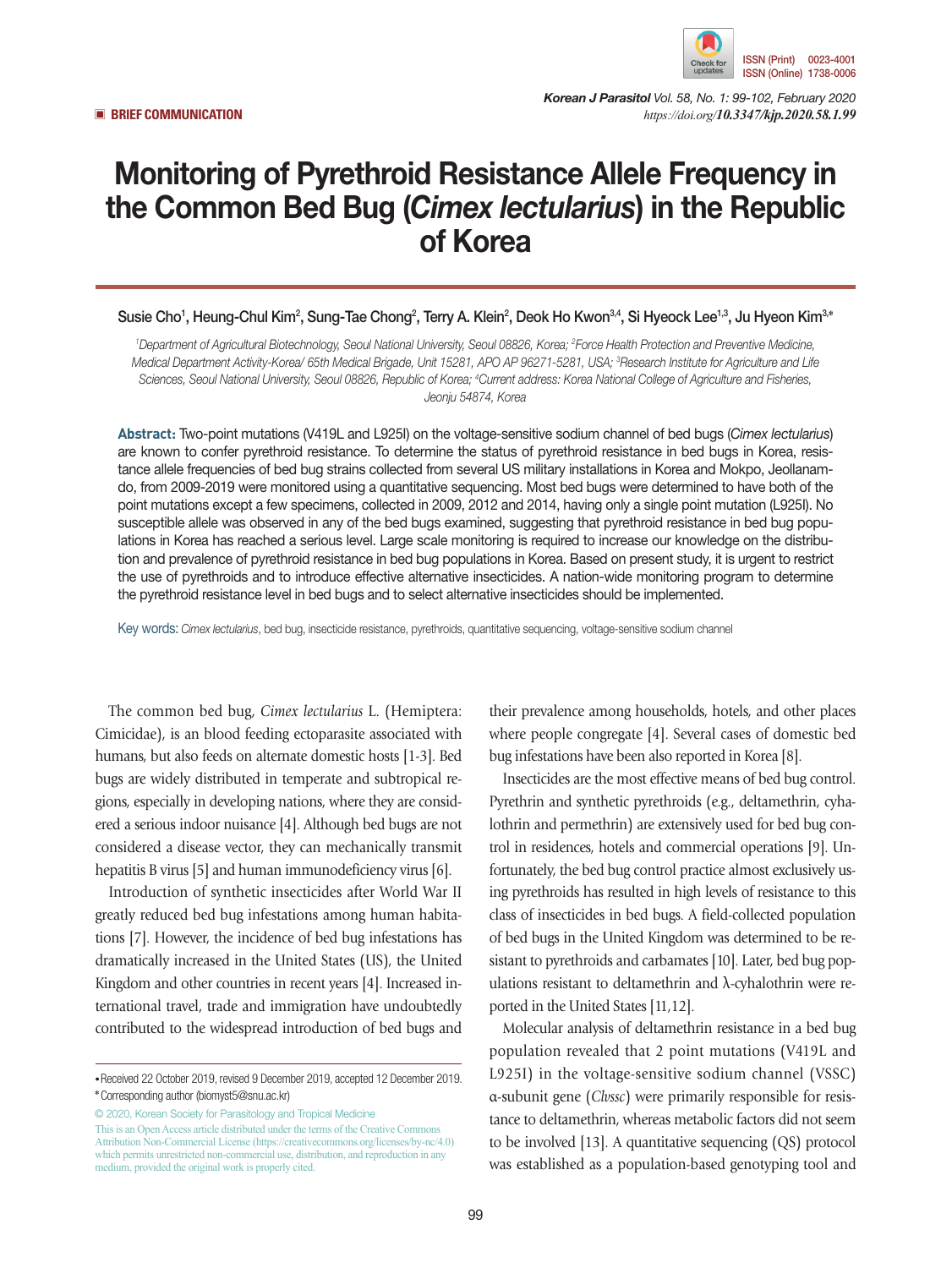used as a molecular resistance monitoring tool to determine the frequency of the 2 mutations in bed bug populations [14].

In this study, the QS protocol was employed to predict the frequencies of 2 mutations in bed bugs collected from several US military installations and a Korean residence in Mokpo, Jeollanam-do in Korea from 2009-2019.

Nymphs and adult bed bugs were collected from Camp Red Cloud, Uijeongbu, Gyeonggi-do (2009 and 2013), Camp Walker, Daegu (2009 and 2012), Yongsan Dragon Hill Hotel, Seoul (2010), Yongsan Garrison, Seoul (2010, 2016, and 2017), Camp Casey, Dongducheon, Gyeonggi-do (2011 and 2013), Osan Air Base, Osan, Gyeonggi-do (2013-2015) and Camp Humphreys, Pyeongtaek, Gyeonggi-do (2018-2019), and stored in 95% ethyl alcohol (EtOH) at -20˚C until used for DNA extraction. Bed bugs were also collected from a residence in Mokpo, Jeollanamdo, in 2019 and immediately stored at -20˚C until used. The locations of bed bug collections are shown in Fig. 1.

The bed bug specimens stored in EtOH were incubated in TE buffer at 4˚C for 10-15 hr to remove residual EtOH before gDNA extraction. Bed bugs (1-7 individuals; numbers vary by region and developmental stage) were transferred into liquid nitrogen for snap freezing and pulverized with mortar and pestle. gDNA was extracted using DNesay Blood & Tissue Kit



(Qiagen, Valencia, California, USA) according to the manufacturer's instructions. Each gDNA was diluted to 5 ng/μl and used as template for PCR amplification. To amplify the 2 Clvssc gene fragments, each encompassing V419L and L925I mutation site, PCR was conducted in 25 μl of PCR reaction mixture containing 4 μl of template DNA (5 ng/μl), 1 μl of forward and reverse primers (5 pmole/μl each) and 0.12 μl Ex Taq (Takara, Shiga, Japan). PCR thermal cycling was performed for 35 cycles of 95˚C for 30 sec, 61˚C for 30 sec and 72˚C for 1 min. All primers were based on Seong et al. [14], except for a primer used for sequencing (5′QS-LI; 5′-CAGCT-CAGGGTGTTTAAGCT-3′) to increase the accuracy of QS.

QS was conducted according to Seong et al. [14]. The equations for the resistance allele frequency prediction were: y=110.0×-1.52 (*r* <sup>2</sup>=0.9928) and y=119.6×+0.59 (*r* <sup>2</sup>=0.9997) for the V419L or L925I mutations, respectively (x=resistance allele signal, y=resistance allele frequency) [14].

QS results revealed that the L925I mutation was present in all beg bugs sampled from US military installations and a Korean residence. The V419L mutation was also observed in all bed bugs sampled, except a few individual bed bugs collected in 2009, 2012, and 2014. This finding suggests that considerable levels of pyrethroid resistance have developed in bed bug populations in Korea, especially US military installations (Table 1).

The V419L mutation was not observed in some individual bed bugs collected in 2009, 2012, and 2014 (Table 1). However, the L925I mutation frequency was 100%, indicating that the 2 mutations can be present as independent alleles and that there are 2 different resistant haplotypes (one with only the L925I mutation and the other with both V419L and L925I mutations). The V410L mutation was saturated to 100% in bed bugs collected from the same site (Osan air base, Pyeongtaek, Korea) following year (2015), indicating a strong pyrethroid selection pressure at this site. Nevertheless, both mutations appeared to be saturated in all bed bug populations collected in more recent years (2015-2019) (Table 1).

As all material supplies and military dispatches occur directly from the US mainland to US military bases in Korea, the pyrethroid-resistant bed bugs collected from the US military bases in Korea most likely originated from the US or other foreign US bases. However, this does not preclude the possibility of military members acquiring bed bugs at other residences in Korea. The current status of saturated resistance allele frequencies strongly suggests that pyrethroid resistance is widespread Fig. 1. Bed bug collection sites. in bed bug populations at US military bases examined, thus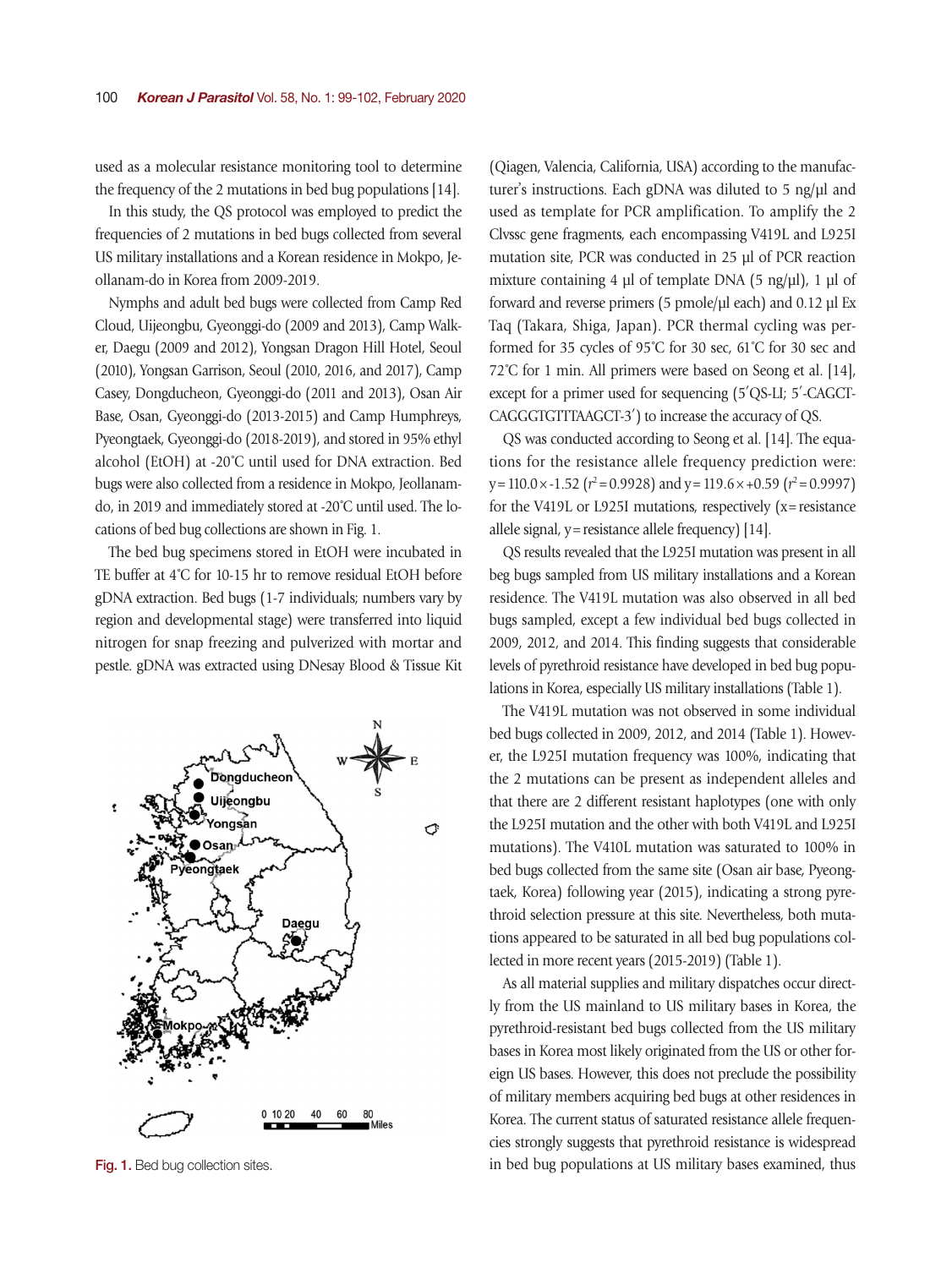| <b>Collection site</b>           | Collection date                        | superscript<br>No. <sup>a</sup>            | superscript<br><b>Stage</b> <sup>b</sup> | Allele frequency (%)         |                          |
|----------------------------------|----------------------------------------|--------------------------------------------|------------------------------------------|------------------------------|--------------------------|
|                                  |                                        |                                            |                                          | V419L                        | L925I                    |
| Camp Red Cloud, Uijeongbu        | 2009.9.9                               | 5                                          | $\overline{A}$                           | $\overline{0}$               | 100                      |
| Camp Walker, Daegu               | 2009.9.14                              | $\overline{2}$                             | $\overline{A}$                           | $\overline{0}$               | 100                      |
| Yongsan Dragon Hill Hotel, Seoul | 2010. 7. 2                             | 5                                          | 3rd N                                    | 100                          | 100                      |
| Camp Casey, Dongducheon          | 2011.1.27                              | 5                                          | $\mathsf{A}$                             | 100                          | 100                      |
| Camp Walker, Daegu               | 2012, 10, 25                           | 4                                          | A                                        | $\overline{0}$               | 100                      |
| Camp Casey, Dongducheon          | 2013. 1. 23                            | $\mathbf{1}$<br>$\overline{2}$             | A(F)<br>A(M)                             | 100<br>100                   | 100<br>100               |
| Osan Air Base, Osan              | 2013. 10. 18                           |                                            | A(F)<br>A(M)                             | 100<br>100                   | 100<br>100               |
| Camp Red Cloud, Uijeongbu        | 2014, 7, 25                            | $\mathbf{1}$                               | A(F)                                     | $\overline{0}$               | 100                      |
| Osan Air Base, Osan              | 2014, 9, 19<br>2015. 1. 21             | 1<br>5<br>5                                | A(F)<br>A(F)<br>A(M)                     | $\overline{0}$<br>100<br>100 | 100<br>100<br>100        |
| Yongsan Garrison, Seoul          | 2016.2.10<br>2016, 11, 7<br>2017, 2, 8 | 3<br>3<br>$\overline{2}$<br>$\overline{2}$ | A(F)<br>A(M)<br>A(F)<br>A(M)             | 100<br>100<br>100<br>100     | 100<br>100<br>100<br>100 |
| Camp Humphreys, Pyeongtaek       | 2018.11.7<br>2018.11.14                | 5<br>5<br>$\overline{2}$                   | A(F)<br>A(M)<br>A(F)                     | 100<br>100<br>100            | 100<br>100<br>100        |
|                                  | 2019.2.19                              | 3<br>5<br>3                                | A(M)<br>A(F)<br>A(M)                     | 100<br>100<br>100            | 100<br>100<br>100        |
|                                  | 2019, 2, 20                            | 6                                          | A(F)<br>A(M)                             | 100<br>100                   | 100<br>100               |
|                                  | 2019.2.25                              | 4<br>6                                     | A(F)<br>A(M)                             | 100<br>100                   | 100<br>100               |
|                                  | 2019.3.4                               | 7<br>5                                     | A(F)<br>A(M)                             | 100<br>100                   | 100<br>100               |
| Private residence, Mokpo         | 2019.9                                 | 3                                          | A(F)                                     | 100                          | 100                      |

Table 1. Pyrethroid resistance allele frequency in regional populations of bed bugs

<sup>a</sup>lndividual numbers of bed bug used for QS.<br>PDevelopmental stage of pooled bed bugs for

**Developmental stage of pooled bed bugs for QS. A, adults with sex unidentified; 3rd N, 3rd Nymph; A(F), female adult; A(M), male adult.** 

the use of pyrethroid insecticides for bed bug control most likely would not be effective, immediately requiring new alternatives. To control pyrethroid-resistant bed bug populations, neonicotinoid (e.g., imidacloprid, acetamiprid and dinotefuran) and pyrazole insecticides (e.g., chlorfenapyr) have already been used as alternative insecticides in the US [15,16]. Thus, application tests for these new alternative insecticides for bed bug control are required in Korea.

Interestingly, 100% resistance allele frequency was also observed in the bed bugs collected from Mokpo, a port city distant from the US military installations (Table 1). This is the first report identifying saturated resistance allele frequencies in domestic bed bugs that were not sampled from the US military installations, indicating that pyrethroid resistance is likely widespread throughout Korea. Since bed bugs have been reported just recently in domestic areas and the use history of pyrethroids for bed bug control is short, the 100% resistance

allele frequency in Mokpo bed bugs is not likely due to local selection, but rather due to the introduction of bed bugs from foreign countries, although the origin of the bed bugs was not determined. Considering that the increased trends in international travel and trade likely accelerates the introduction of pests, including bed bugs, a nation-wide surveillance program for the assessment of risk factors of invasive pests, such as the insecticide resistance traits, is urgently needed. As demonstrated in this study, QS can be readily applicable for any bed bugs stored in 95% EtOH, thus serving as an effective tool for nation-wide monitoring of bed bud resistance. When high levels of pyrethroid resistance are found, new insecticides with different modes of action should be applied for the efficient management of pyrethroid-resistant bed bugs. Among the public health insecticides currently registered in Korea, imidacloprid, dinotefuran and chlorfenapyr are primary options for replacing pyrethroids as new bed bug control agents. However,